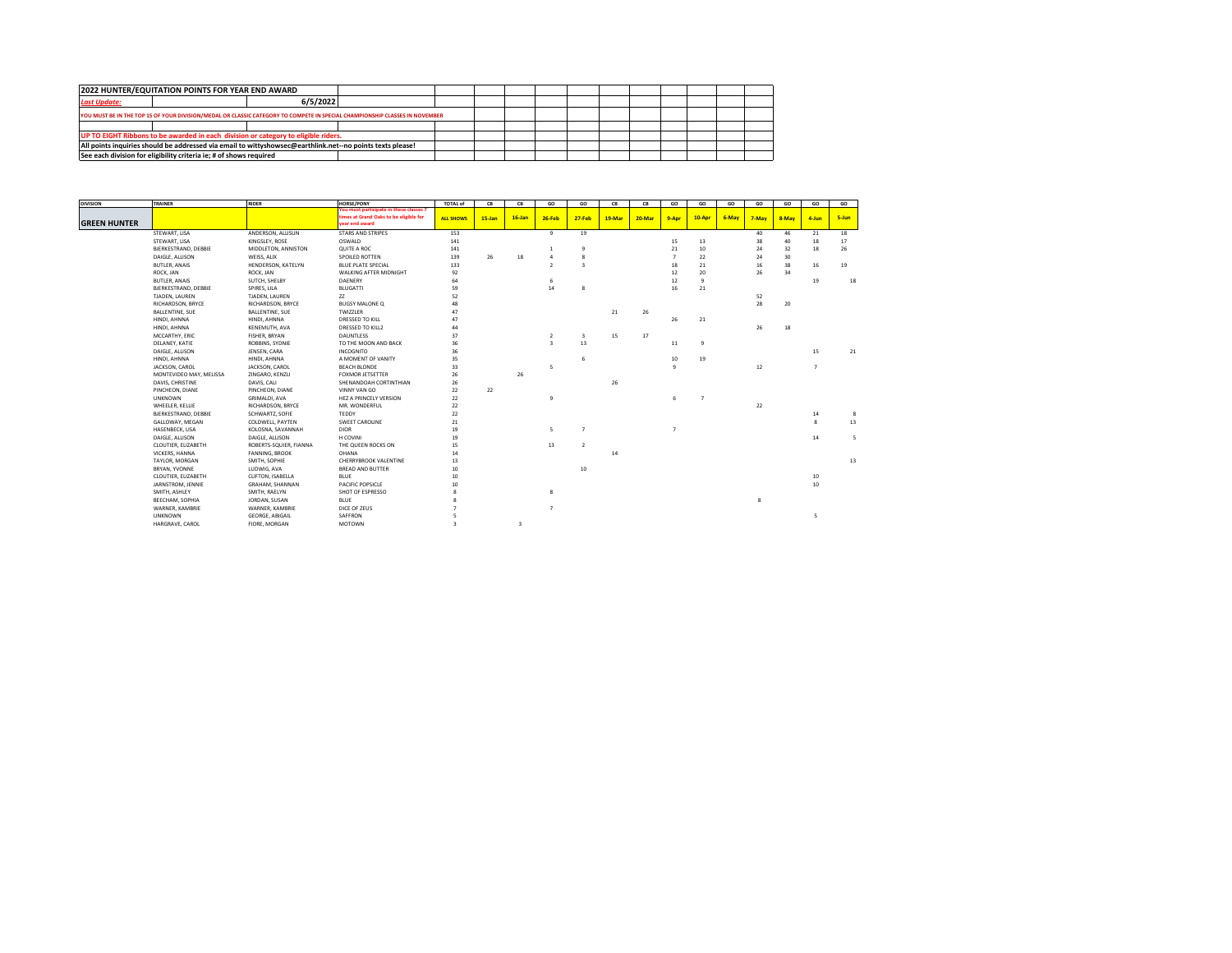| <b>DIVISION</b>                        | <b>TRAINER</b>          | <b>RIDER</b>           | <b>HORSE/PONY</b>                                                                                   | <b>TOTAL of</b>  | CB     | CB        | GO     | GO         | CB     | CB     | GO    | GO     | GO    | GO    | GO    | GO    | GO    |
|----------------------------------------|-------------------------|------------------------|-----------------------------------------------------------------------------------------------------|------------------|--------|-----------|--------|------------|--------|--------|-------|--------|-------|-------|-------|-------|-------|
| <b>OPEN SCHOOLING</b><br><b>HUNTER</b> |                         |                        | You must participate in these classes 7<br>times at Grand Oaks to be eligible for<br>vear end award | <b>ALL SHOWS</b> | 15-Jan | $16$ -Jan | 26-Feb | $27 - Feb$ | 19-Mar | 20-Mar | 9-Apr | 10-Apr | 6-May | 7-May | 8-May | 4-Jun | 5-Jun |
|                                        | O'GRADY, ELIZABETH      | SIKORA, HOPE/LEE, EMMA | MON CHE'RI                                                                                          | 174              | 26     |           | 16     | 14         |        |        |       |        |       | 32    | 40    | 21    | 15    |
|                                        | HASENBECK, LISA         | KOLOSNA, SAVANNAH      | <b>DIOR</b>                                                                                         | 168              |        |           | 17     | 21         |        |        |       |        |       | 44    | 42    |       | 20    |
|                                        | <b>BUTLER, ANAIS</b>    | CANNON, ERICA          | <b>GAME ON</b>                                                                                      | 145              |        |           |        | 25         |        |        | 18    | 10     |       | 36    |       | 24    | 25    |
|                                        | HINDI, AHNNA            | HINDI, AHNNA           | MY FUNNY VALENTINE                                                                                  | 120              |        |           |        |            |        |        | 24    | 10     |       | 40    | 46    |       |       |
|                                        | <b>UNKNOWN</b>          | <b>GRIMALDI, AVA</b>   | HEZ A PRINCELY VERSION                                                                              | 28               |        |           | 16     |            |        |        | 12    |        |       |       |       |       |       |
|                                        | MONTEVIDEO MAY, MELISSA | BRITT, BARBARA         | <b>RIO VIVA</b>                                                                                     | 28               |        |           |        |            | 28     |        |       |        |       |       |       |       |       |
|                                        | BARSTOW, RACHELLE       | BARSTOW, RACHELLE      | SOUTHPORTE                                                                                          | 26               |        |           | 26     |            |        |        |       |        |       |       |       |       |       |
|                                        | DAIGLE, ALLISON         | LAUGTUG, ANDREA        | LILY                                                                                                | 24               |        |           |        |            |        |        |       |        |       |       |       | 11    | 13    |
|                                        | MONTEVIDEO MAY, MELISSA | MAY, BIANCA            | PORT ROYAL                                                                                          | 22               | 22     |           |        |            |        |        |       |        |       |       |       |       |       |
|                                        | BJERKESTRAND, DEBBIE    | MIDDLETON, ANNISTON    | QUITE A ROC                                                                                         | 19               |        |           |        |            |        |        |       | 19     |       |       |       |       |       |
|                                        | BJERKESTRAND, DEBBIE    | SPIRES, LILA           | <b>BLUGATTI</b>                                                                                     | 17               |        |           |        |            |        |        | 13    |        |       |       |       |       |       |
|                                        | BALLENTINE, SUE         | BALLENTINE, SUE        | <b>TWIZZLER</b>                                                                                     | 16               |        |           |        |            | 16     |        |       |        |       |       |       |       |       |
|                                        | STAINTHORPE, BROOK      | JUDD, CINDY            | OSIRIS                                                                                              | 15               |        |           |        |            | 15     |        |       |        |       |       |       |       |       |
|                                        | GRIMM, JANA             | SANTUCCI, JOSEPHINE    | KHARISMA KRUZER                                                                                     | 14               |        |           |        |            |        |        |       |        |       |       |       |       |       |
|                                        | ROCK, JAN               | ROCK, JAN              | WALKING AFTER MIDNIGHT                                                                              | 13               |        |           |        |            |        |        |       |        |       |       |       |       |       |
|                                        | PHEASANT WALK FARMS     | ZAIA, NICOLE           | <b>KS DARK KNIGHT Z</b>                                                                             | $11\,$           |        |           |        |            | $11\,$ |        |       |        |       |       |       |       |       |
|                                        | HINDI, AHNNA            | HINDI, AHNNA           | A MOMENT OF VANITY                                                                                  |                  |        |           |        |            |        |        |       |        |       |       |       |       |       |
|                                        | VICKERS, HANNA          | MORRIS, JILLIAN        | <b>CALIENTE Z</b>                                                                                   |                  |        |           |        |            |        |        |       |        |       |       |       |       |       |
|                                        | HASENBECK, LISA         | PIPER, GABRIELLA       | <b>GUES</b>                                                                                         |                  |        |           |        |            |        |        |       |        |       |       |       |       |       |
|                                        | D'ARRIGO, NICOLE        | D'ARRIGO, NICOLE       | CARMA                                                                                               |                  |        |           |        |            |        |        |       |        |       |       |       |       |       |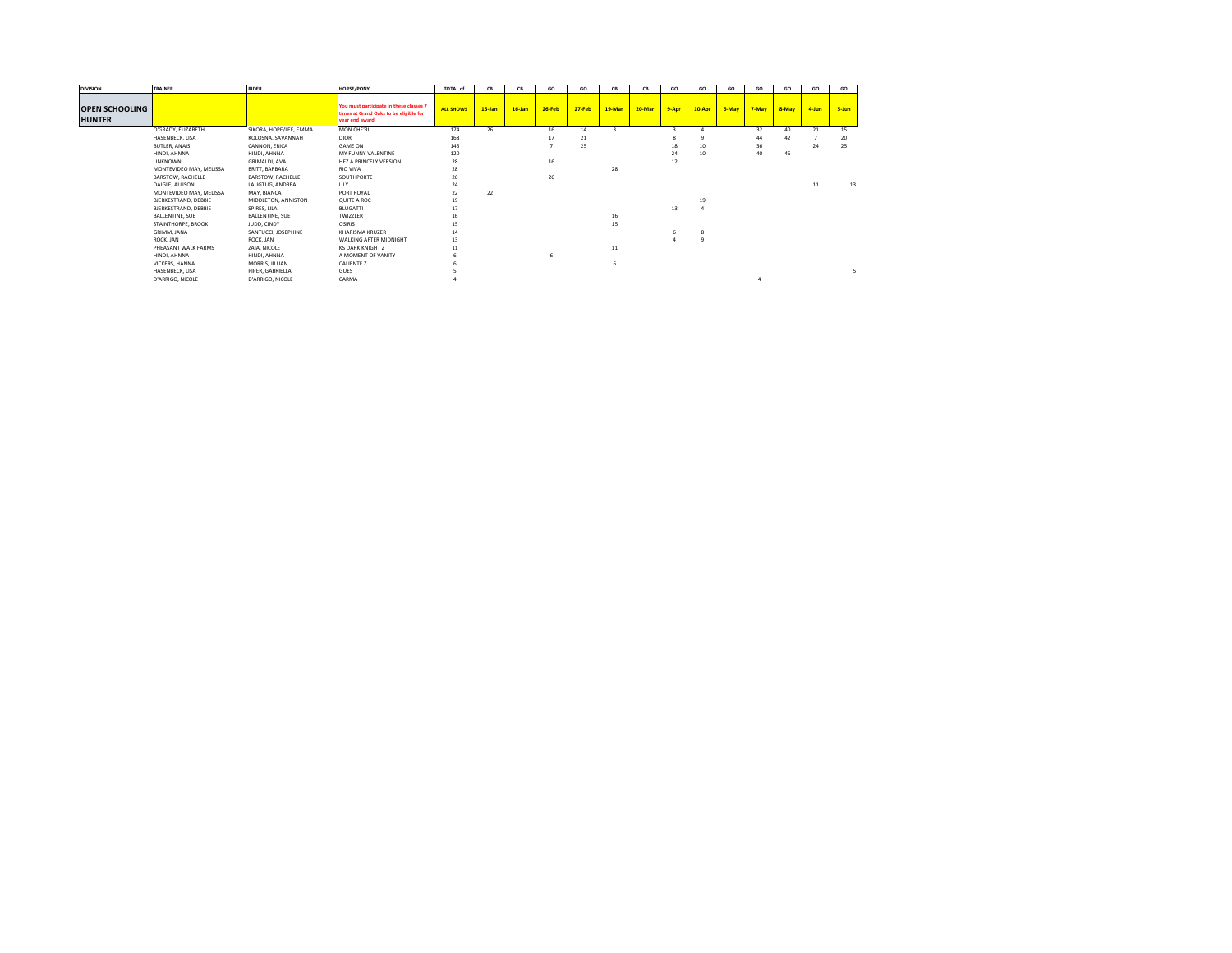| <b>DIVISION</b>        | <b>TRAINER</b>     | <b>RIDER</b>       | <b>HORSE/PONY</b>                                                                                   | <b>TOTAL of</b>  | <b>CB</b>  | CB        | GO            | GO         | CB     | CВ     | GO    | GO     | GO    | GO    | GO    | GO    | GO    |
|------------------------|--------------------|--------------------|-----------------------------------------------------------------------------------------------------|------------------|------------|-----------|---------------|------------|--------|--------|-------|--------|-------|-------|-------|-------|-------|
| <b>TRAINING HUNTER</b> |                    |                    | You must participate in these classes 7<br>times at Grand Oaks to be eligible for<br>vear end award | <b>ALL SHOWS</b> | $15 - Jan$ | $16$ -Jan | $26-Feb$      | $27 - Feb$ | 19-Mar | 20-Mar | 9-Apr | 10-Apr | 6-May | 7-May | 8-May | 4-Jun | 5-Jun |
|                        | STEVENS, PEGGY     | GREEN, ELEANOR     | MAESTRO                                                                                             | 215              |            |           |               |            |        |        | 20    | 17     | 32    | 48    | 48    | 22    | 28    |
|                        | STEVENS, PEGGY     | FITZMORRIS, DAWN   | <b>MIDLIFE</b>                                                                                      | 99               |            |           | 25            | 24         |        |        | 24    | 26     |       |       |       |       |       |
|                        | GRIMM, HANNAH      | GRIMM, HANNAH      | MANTANZAS                                                                                           | 52               |            |           |               |            | 9      | 10     |       |        |       |       |       | 16    | 17    |
|                        | HINDI, AHNNA       | HINDI, AHNNA       | DRESSED TO KILL                                                                                     | 40               |            |           |               |            |        |        |       |        | 14    |       | 26    |       |       |
|                        | BILLINGS, ROB      | DRENTH, BRITTANY   | TAWANDA                                                                                             | 34               |            |           |               |            |        |        |       |        |       | 22    | 12    |       |       |
|                        | GIRALDIN, JENNIFER | GIRALDIN, JENNIFER | QUESNEL                                                                                             | 30               |            |           |               |            |        |        |       |        | 30    |       |       |       |       |
|                        | TOOMA, KRISTAL     | MAXWELL, ALAYIA    | SWEETHEART                                                                                          | 25               |            |           |               |            |        |        | 13    | 12     |       |       |       |       |       |
|                        | WARNER, KAMBRIE    | WARNER, KAMBRIE    | THE DARK KNIGHT                                                                                     | 24               |            |           |               | 24         |        |        |       |        |       |       |       |       |       |
|                        | ROSENAU, HOLLY     | FAUNDO, GUSTAVO    | ELLUMINATE                                                                                          | 22               |            |           |               |            |        | 10     |       |        |       | 12    |       |       |       |
|                        | MARTIN, MERIDITH   | MARTIN, MERIDITH   | CALIENTE                                                                                            | 19               | 19         |           |               |            |        |        |       |        |       |       |       |       |       |
|                        | ADAMY, TARYN       | ADAMY, TARYN       | ERRESISTABLE                                                                                        | 18               | 18         |           |               |            |        |        |       |        |       |       |       |       |       |
|                        | FRESE, NAN         | HADNER, KATRIN     | MONEY PLEASE                                                                                        | 18               |            |           | $\mathcal{I}$ | 16         |        |        |       |        |       |       |       |       |       |
|                        | APPLEY, DANIELLE   | MARKETIS, KATERINA | CHAMPION IN COMMAND                                                                                 | 16               |            |           |               |            |        |        |       |        | 16    |       |       |       |       |
|                        | COHEN, LAURA       | COHEN, LAYRA       | JAZABELLE                                                                                           | 15               |            |           |               |            |        | 15     |       |        |       |       |       |       |       |
|                        | GRAVES, DOT        | CABRERA, GINA      | <b>CHARLIE BROWN</b>                                                                                | 11               |            |           | 11            |            |        |        |       |        |       |       |       |       |       |
|                        | STEWART, LISA      | KINGSLEY, ROSE     | SWEET POTATO PIE                                                                                    |                  |            |           |               |            |        |        |       |        |       |       |       |       |       |
|                        | <b>UNKNOWN</b>     | THOMAS, GABRIELLE  | MAXEY                                                                                               |                  |            |           |               |            |        |        |       |        |       |       |       |       |       |
|                        | BALLENTINE, SUE    | BALLENTINE, SUE    | <b>TWIZZLER</b>                                                                                     |                  |            |           |               |            |        |        |       |        |       |       |       |       |       |
|                        | JARNSTROM, JENNIE  | GRAHAM, SHANNAN    | WILDWOOD WILLOW                                                                                     |                  |            |           |               |            |        |        |       |        |       |       |       |       |       |
|                        | DAIGLE, ALLISON    | CHENEA, CONNY      | ALOZZI                                                                                              |                  |            |           |               |            |        |        |       |        |       |       |       |       |       |
|                        | WILLISON, CATRINA  | WILLISON, CATRINA  | INDIGIRKA                                                                                           |                  |            |           |               |            |        |        |       |        |       |       |       |       |       |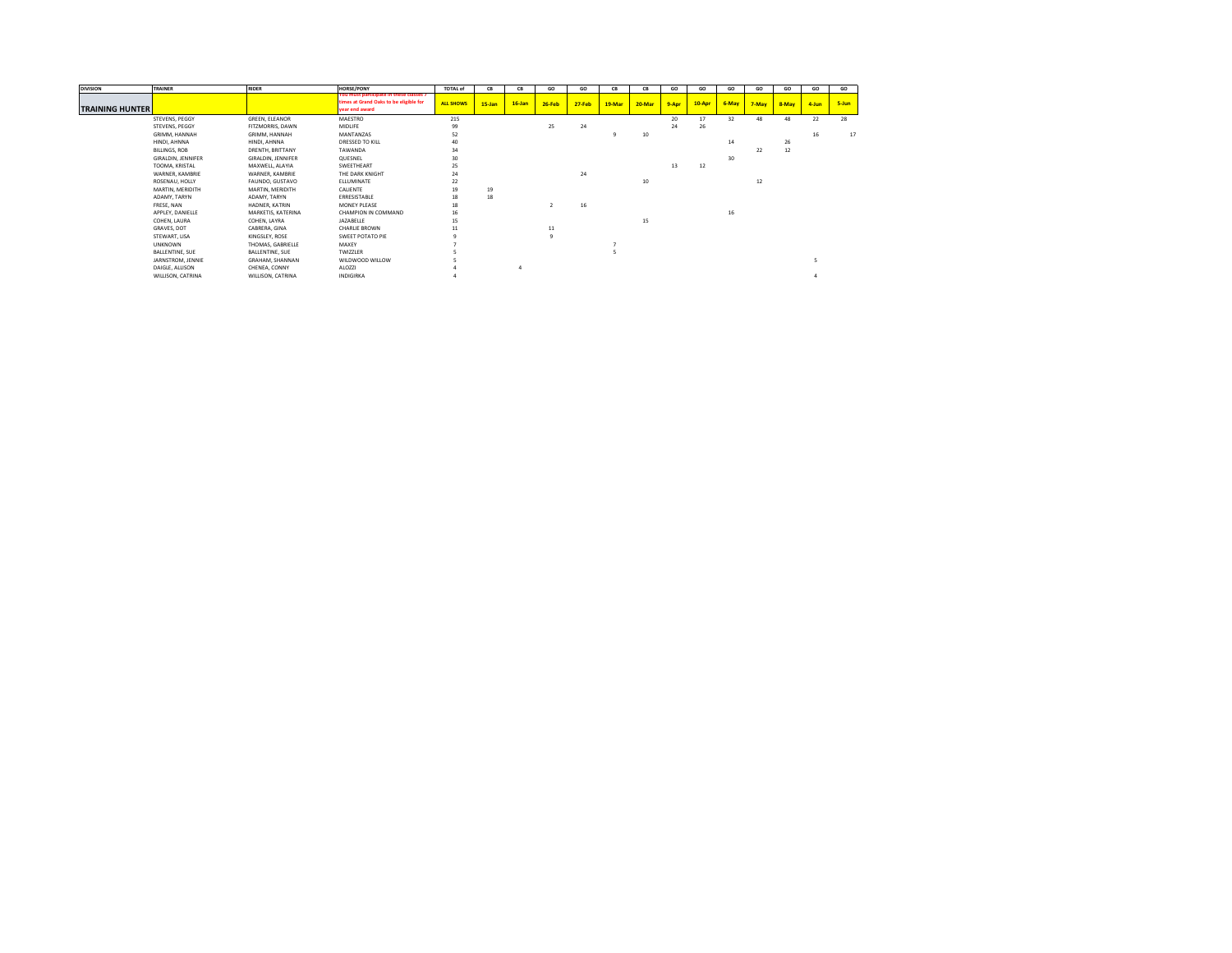| <b>DIVISION</b>     | <b>TRAINER</b>         | <b>RIDER</b>                                   | <b>HORSE/PONY</b>                                                                 | <b>TOTAL of</b>  | CB        | CB        | GO       | GO         | CB             | CB     | GO    | GO     | GO    | GO    | GO    | GO    | GO    |
|---------------------|------------------------|------------------------------------------------|-----------------------------------------------------------------------------------|------------------|-----------|-----------|----------|------------|----------------|--------|-------|--------|-------|-------|-------|-------|-------|
| <b>WORKING</b>      |                        |                                                | You must participate in these classes 7<br>times at Grand Oaks to be eligible for |                  |           |           |          |            |                |        |       |        |       |       |       |       |       |
| <b>HUNTER</b>       |                        |                                                | vear end award                                                                    | <b>ALL SHOWS</b> | $15$ -Jan | $16$ -Jan | $26-Feb$ | $27 - Feb$ | 19-Mar         | 20-Mar | 9-Apr | 10-Apr | 6-May | 7-May | 8-May | 4-Jun | 5-Jun |
|                     | RUKIN, ELLA            | RUKIN, ELLA                                    | WF GOOD TROUBLE                                                                   | 197              | 23        | 18        |          |            | 26             | 26     | 19    | 21     | 10    | 36    | 18    |       |       |
|                     | <b>BUTLER, ANAIS</b>   | ZERN, SKYLAR                                   | CORALETTO                                                                         | 187              |           |           | 24       | 24         |                |        |       |        | 16    | 42    | 46    | 16    | 19    |
|                     | STEVENS, PEGGY         | HENDERSON, KATELYN                             | MAN OF STEEL                                                                      | 64               |           |           | 24       | 24         |                |        |       |        |       |       |       |       |       |
|                     | ADAMY, TARYN           | ADAMY, TARYN                                   | <b>DOMINION</b>                                                                   | 54               |           |           |          |            |                |        |       |        | 34    |       |       | 20    |       |
|                     | CLOUTIER, ELIZABETH    | HANNA, EMILY                                   | ENZO                                                                              | 8                |           |           |          |            |                |        |       |        |       |       |       |       |       |
| <b>DIVISION</b>     | <b>TRAINER</b>         | <b>RIDER</b>                                   | <b>HORSE/PONY</b>                                                                 | <b>TOTAL of</b>  | CB        | CB        | GO       | GO         | CB             | CB     | GO    | GO     | GO    | GO    | GO    | GO    | GO    |
| <b>THOROUGHBRED</b> |                        |                                                | You must participate in these classes 7                                           |                  |           |           |          |            |                |        |       |        |       |       |       |       |       |
| <b>HUNTER</b>       |                        |                                                | times at Grand Oaks to be eligible for<br>vear end award                          | <b>ALL SHOWS</b> | 15-Jan    | $16$ -Jan | 26-Feb   | 27-Feb     | 19-Mar         | 20-Mar | 9-Apr | 10-Apr | 6-May | 7-May | 8-May | 4-Jun | 5-Jun |
|                     |                        |                                                |                                                                                   |                  |           |           |          |            |                |        |       |        |       |       |       |       |       |
|                     | ECCKHOUT, RANDY        | VICK, RACHEL                                   | LINDBERGH                                                                         | 221              |           |           | 22       | 25         | 17             | 22     | 20    | 22     |       | 26    | 34    | 16    | 17    |
|                     | STEWART, LISA          | VENGELDER, MARIANNE                            | <b>MARVELOUS</b>                                                                  | 158              |           |           |          |            |                |        | 15    | 18     |       | 50    | 46    | 12    | 17    |
|                     | <b>GRIMM, COURTNEY</b> | GRIMM, HANNAH                                  | <b>FALSE CONFESSION</b>                                                           | 128              | 28        | 26        |          |            | 23             | 22     |       |        |       |       |       | 15    | 14    |
|                     | CAJAMARCA, ALICIA      | CAJAMARCA, ALICIA                              | <b>FIREBALL</b>                                                                   | 94               |           |           |          |            | 21             | 19     |       |        |       | 28    | 26    |       |       |
|                     | STAINTHORPE, BROOK     | MURRAY, KAYLIN                                 | REMINGTON A.C.A.                                                                  | 87               |           |           | 10       | 21         |                |        |       |        |       | 20    | 36    |       |       |
|                     | <b>BUTLER, ANAIS</b>   | SMITH, BETH/HENDERSON, KATELYN VICTORIOUS JETT |                                                                                   | 85               |           |           | $\circ$  | 18         |                |        | 15    | 10     |       |       |       | 15    | 18    |
|                     | CLOUTIER, ELIZABETH    | ROBERTS-SQUIER, FIANNA                         | THE QUEEN ROCKS ON                                                                | 65               |           |           |          |            |                |        | 10    | 15     |       | 20    | 10    |       |       |
|                     | STAINTHORPE, BROOK     | JUDD, CINDY                                    | OSIRIS                                                                            | 60               |           |           |          |            | $\overline{9}$ |        |       |        |       | 26    | 18    |       |       |
|                     | AMBURGEY, JILL         | WILLISON, CATRINA                              | INDIGIRKA                                                                         | 40               | 18        | 22        |          |            |                |        |       |        |       |       |       |       |       |
|                     | TOOMA, KRISTAL         | MANNING, KENDALL                               | CORSAIR                                                                           | 37               |           |           |          |            |                |        | 18    | 19     |       |       |       |       |       |
|                     | WILLISON, CATRINA      | WILLISON, CATRINA                              | INDIGIRKA                                                                         | 24               |           |           |          |            |                |        |       |        |       |       |       | 10    | 14    |
|                     | MARTIN, MEREDITH       | MANCINO, AMANDA                                | SERENDIPITY                                                                       | 19               | 14        |           |          |            |                |        |       |        |       |       |       |       |       |
|                     | <b>BEECHAM, SOPHIA</b> | WEISS, RILEIGH                                 | YOUR BETRANDO                                                                     | 14               |           |           |          |            |                |        |       |        |       |       |       |       |       |
|                     | <b>BUTLER, ANAIS</b>   | BASALARI, ADDYSON                              | SACHA INCHI                                                                       |                  |           |           |          |            |                |        |       |        |       |       |       |       |       |
|                     | SELF, SHANNON          | MEYERS, MANDI                                  | THE BIG RED HORSE                                                                 |                  |           |           |          |            |                |        |       |        |       |       |       |       |       |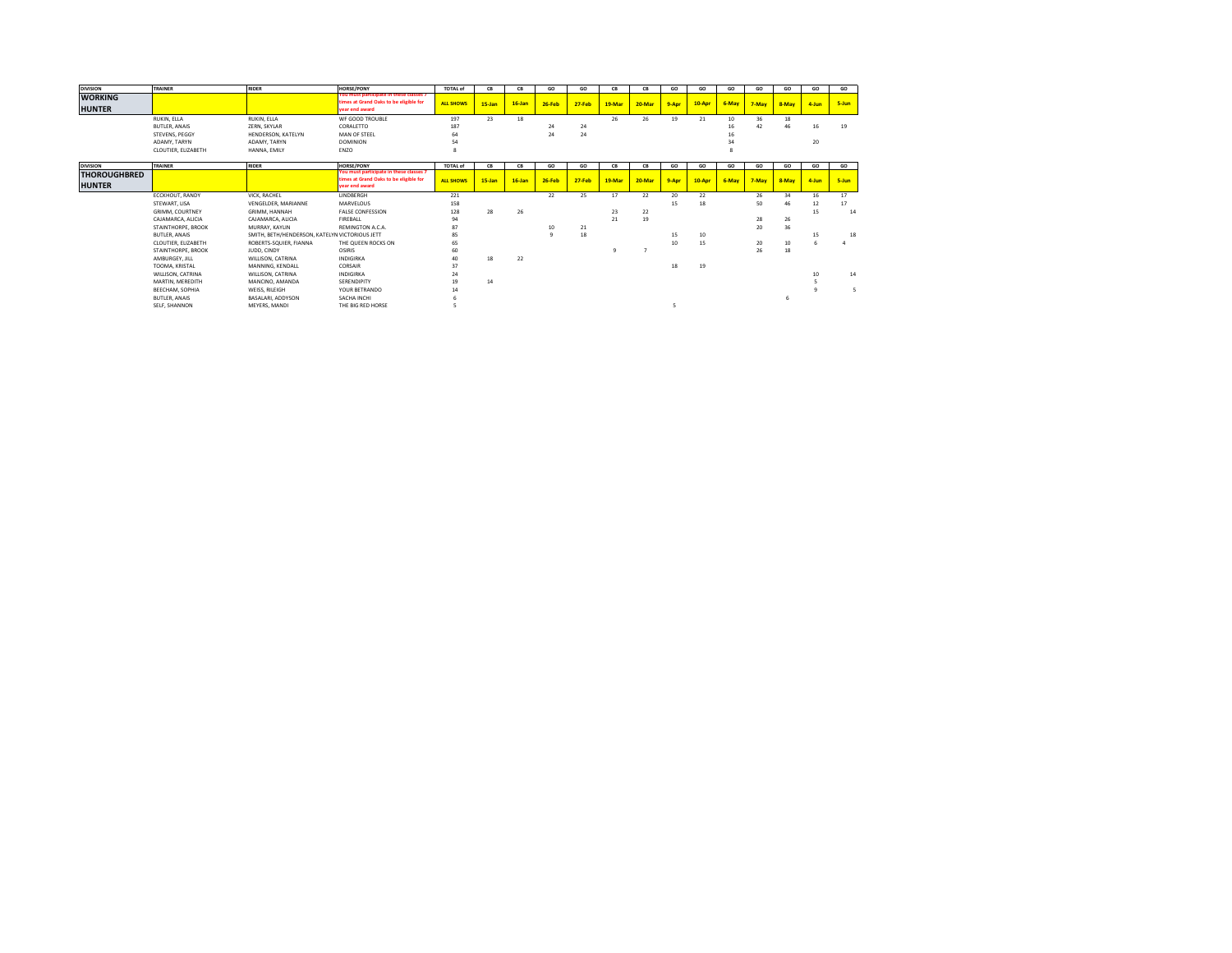| <b>DIVISON</b>      | <b>TRAINER</b>         | <b>RIDER</b>           | <b>HORSE/PONY</b>                                                                 | <b>TOTAL of</b>  | <b>CR</b> | CB        | GO       | GO         | CB     | CB     | GO    | GO     | GO    | GO    | GO              | GO    | GO    |
|---------------------|------------------------|------------------------|-----------------------------------------------------------------------------------|------------------|-----------|-----------|----------|------------|--------|--------|-------|--------|-------|-------|-----------------|-------|-------|
| <b>THOROUGHBRED</b> |                        |                        | You must participate in these classes 7<br>times at Grand Oaks to be eligible for | <b>ALL SHOWS</b> | $15$ -Jan | $16$ -Jan | $26-Feb$ | $27 - Feb$ | 19-Mar | 20-Mar | 9-Apr | 10-Apr | 6-May | 7-May | 8-May           | 4-Jun | 5-Jun |
| <b>EQUITATION</b>   |                        |                        | vear end award                                                                    |                  |           |           |          |            |        |        |       |        |       |       |                 |       |       |
|                     | CLOUTIER, ELIZABETH    | ROBERTS-SQUIER, FIANNA |                                                                                   | 111              |           |           |          |            |        |        | 16    | 19     |       | 28    | 22              | 15    | 11    |
|                     | BUTLER, ANAIS          | BASALARI, ADDYSON      |                                                                                   | 64               |           |           |          |            |        |        |       |        |       |       | 30 <sub>o</sub> |       |       |
|                     | CAJAMARCA, ALICIA      | CAJAMARCA, ALICIA      |                                                                                   | 60               |           |           |          |            |        |        |       |        |       | 22    | 38              |       |       |
|                     | STAINTHORPE, BROOK     | MURRAY, KAYLIN         |                                                                                   | 39               |           |           |          |            |        |        |       |        |       | 24    | 10              |       |       |
|                     | TOOMA, KRISTAL         | MANNING, KENDALL       |                                                                                   | 34               |           |           |          |            |        |        | 17    | 17     |       |       |                 |       |       |
|                     | <b>GRIMM, COURTNEY</b> | GRIMM, HANNAH          |                                                                                   | 31               |           |           |          |            |        |        |       |        |       |       |                 | 18    | 13    |
|                     | WILLISON, CATRINA      | WILLISON, CATRINA      |                                                                                   | 31               |           |           |          |            |        |        |       |        |       |       |                 |       | 16    |
|                     | BEECHAM, SOPHIA        | WEISS, RILEIGH         |                                                                                   |                  |           |           |          |            |        |        |       |        |       |       |                 |       | 14    |
|                     | STAINTHORPE, BROOK     | JUDD, CINDY            |                                                                                   | 16               |           |           |          |            |        |        |       |        |       |       | 12              |       |       |
|                     | SELF. SHANNON          | MEYERS, MANDI          |                                                                                   |                  |           |           |          |            |        |        |       |        |       |       |                 |       |       |

| <b>DIVISION</b>   | <b>TRAINER</b>          | <b>RIDER</b>            | <b>HORSE/PONY</b>                                        | <b>TOTAL of</b>  | <b>CB</b> | CB        | GO       | GO         | CB     | CB     | GO    | GO          | GO    | GO    | GO    | GO    | GO    |
|-------------------|-------------------------|-------------------------|----------------------------------------------------------|------------------|-----------|-----------|----------|------------|--------|--------|-------|-------------|-------|-------|-------|-------|-------|
| <b>PLEASURE</b>   |                         |                         | You must participate in these classes 7                  |                  |           |           |          |            |        |        |       |             |       |       |       |       |       |
| <b>HORSE/PONY</b> |                         |                         | times at Grand Oaks to be eligible for<br>vear end award | <b>ALL SHOWS</b> | $15$ -Jan | $16$ -Jan | $26-Feb$ | $27 - Feb$ | 19-Mar | 20-Mar | 9-Apr | $10 - A$ pr | 6-May | 7-May | 8-May | 4-Jun | 5-Jun |
|                   |                         |                         |                                                          |                  |           |           |          |            |        |        |       |             |       |       |       |       |       |
|                   | STEWART, LISA           | STEWART, ELLA           | LEONESSA                                                 | 130              |           |           |          |            |        |        | 19    | 16          |       | 38    | 28    | 18    | 11    |
|                   | O'GRADY, ELIZABETH      | LEE, EMMA               | MON CHE'RI                                               | 103              |           |           |          |            |        | 10     |       | 10          |       | 24    | 30    | 14    |       |
|                   | GRIMM, JANA             | COX. BRINN RAE          | SPOT ON HENRY                                            | 91               |           |           |          |            |        |        |       | 17          |       | 32    | 38    |       |       |
|                   | YUDOW, CATHERINE        | YOUNG, MIAH             | WATCH ME SPARKLE                                         | 36               | 15        | 21        |          |            |        |        |       |             |       |       |       |       |       |
|                   | BECERRA, NATHALIE       | EDDY, PEIGHTON          | NEW LOOK                                                 | 34               |           |           | 21       |            |        |        | 13    |             |       |       |       |       |       |
|                   | HASENBECK, LISA         | OTIS, PAM               | <b>BAXTER</b>                                            | 34               |           |           |          |            |        |        |       |             |       |       |       | 15    | 19    |
|                   | <b>BALLENTINE, SUE</b>  | BALLENTINE, SUE         | <b>TWIZZLER</b>                                          | 33               |           |           |          |            | 12     | 21     |       |             |       |       |       |       |       |
|                   | VICKERS, HANNA          | HEFFRON, CHLOE          | <b>COLONIAL STARZ</b>                                    | 31               |           |           |          |            |        |        |       |             |       |       |       | 10    | 14    |
|                   | SELF, SHANNON           | MEYERS, MANDI           | THE BIG RED HORSE                                        | 25               |           |           |          |            |        |        | 11    | 14          |       |       |       |       |       |
|                   | MONTEVIDEO MAY, MELISSA | BRITT, BARBARA          | <b>RIO VIVA</b>                                          | 21               | 21        |           |          |            |        |        |       |             |       |       |       |       |       |
|                   | THOMPSON, JENNA         | THOMPSON, JENNA         | TIME TO PAINT ME                                         | 14               |           |           |          |            |        |        |       |             |       | 14    |       |       |       |
|                   | HASENBECK, LISA         | KOLOSNA, SAVANNAH       | <b>DIOR</b>                                              | 13               |           |           |          |            |        |        |       |             |       |       |       |       | 13    |
|                   | CARLUCCI, DENISE        | LIEHR, BRIANNA          | SOUL TO MY FIRE                                          | 12               |           |           |          |            |        |        | 12    |             |       |       |       |       |       |
|                   | STEVENS, PEGGY          | O'BRIEN, MIA            | ROM'ADOR                                                 |                  |           |           | 10       |            |        |        |       |             |       |       |       |       |       |
|                   | O'GRADY, ELIZABETH      | CRANE, BRIE             | SPY GAME                                                 |                  |           |           |          |            |        |        |       |             |       |       |       |       |       |
|                   | CAIN, SADE              | <b>GRAHAM, CAROLANN</b> | MAGGIE MCSWAIN                                           |                  |           |           |          |            |        |        |       |             |       |       |       |       |       |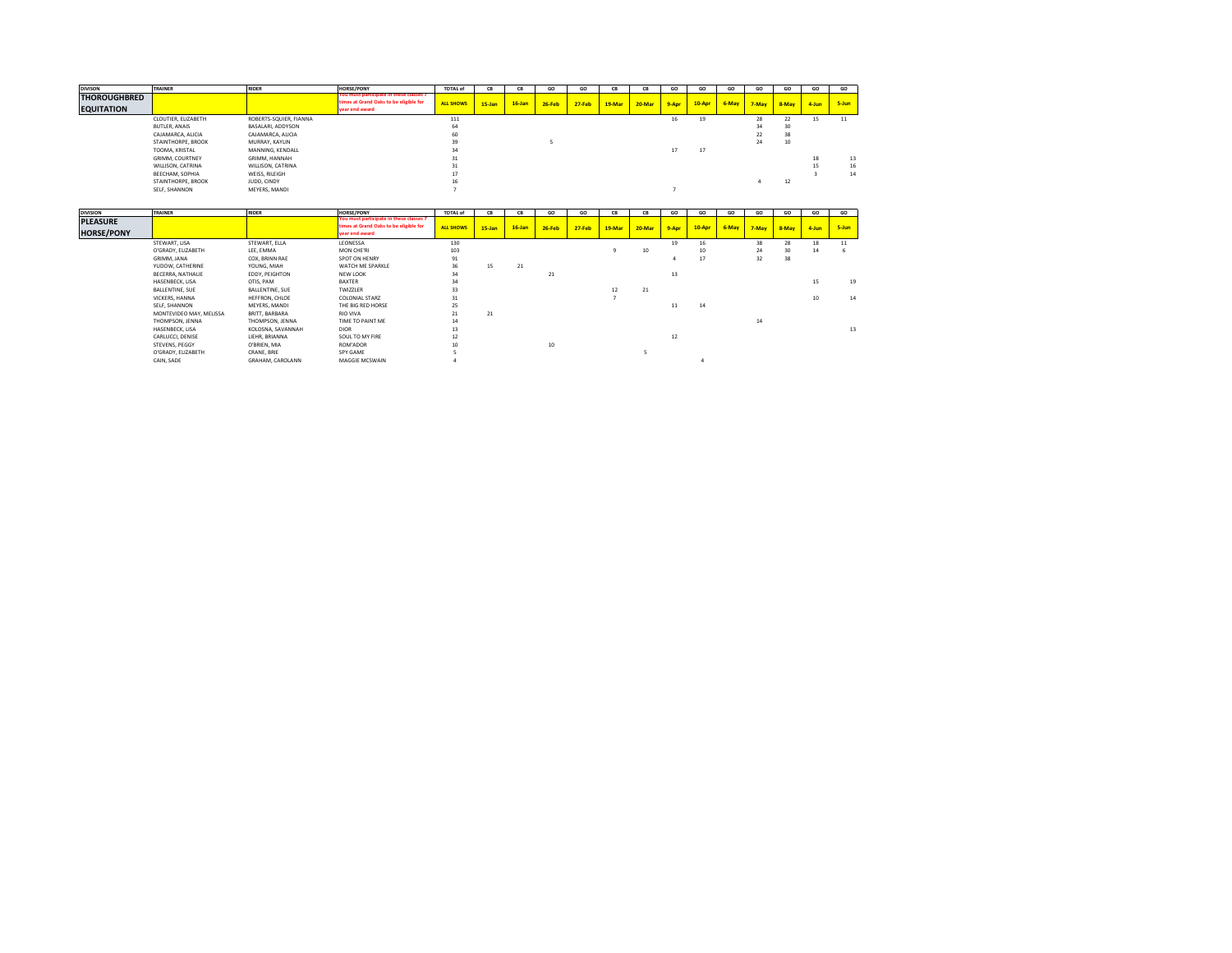| <b>DIVISION</b>                        | TRAINER                  | <b>RIDER</b>        | <b>HORSE/PONY</b>                                                                                   | <b>TOTAL of</b>  | <b>CB</b> | CB        | GO     | GO         | CB     | CB     | GO    | GO     | GO    | GO    | GO    | GO    | GO    |
|----------------------------------------|--------------------------|---------------------|-----------------------------------------------------------------------------------------------------|------------------|-----------|-----------|--------|------------|--------|--------|-------|--------|-------|-------|-------|-------|-------|
| <b>MODIFIED RIDER</b><br><b>HUNTER</b> |                          |                     | You must participate in these classes 7<br>times at Grand Oaks to be eligible for<br>vear end award | <b>ALL SHOWS</b> | $15$ -Jan | $16$ -Jan | 26-Feb | $27 - Feb$ | 19-Mar | 20-Mar | 9-Apr | 10-Apr | 6-May | 7-May | 8-May | 4-Jun | 5-Jun |
|                                        | <b>BUFORD, ALICE</b>     | MITCHELL, KAYLEIGH  | DADDY'S DIVA                                                                                        | 85               |           |           | 19     | 17         |        |        |       | 10     |       |       |       | 16    | 16    |
|                                        | BILLINGS, ROB            | FALK, KAELYN        | BETTER THAN BARE FOOT                                                                               | 84               |           |           |        |            |        |        |       |        |       | 42    | 42    |       |       |
|                                        | HARGRAVE, CAROL          | VELAZQUEZ, ISABELLA | IMAGINE                                                                                             | 66               | 17        | 16        |        |            | 18     | 15     |       |        |       |       |       |       |       |
|                                        | ADAMY, TARYN             | PFAFF, TORI         | WALKING IN THE AIR                                                                                  | 66               | 15        | 18        |        |            | 15     | 18     |       |        |       |       |       |       |       |
|                                        | HASENBECK, LISA          | DEGINA, ISABELLE    | WINTERFELLS CASTLE BLACK                                                                            | 65               |           |           | 17     | 19         |        |        | 19    | 10     |       |       |       |       |       |
|                                        | BILLINGS, ROB            | GILBERT, MARGO      | DANCING ON AIR                                                                                      | 58               |           |           |        |            |        |        |       |        |       | 30    | 28    |       |       |
|                                        | <b>BUFORD, ALICE</b>     | CROWELL, KENDALL    | PROFIT                                                                                              | 31               |           |           |        |            |        |        |       |        |       |       |       | 15    | 16    |
|                                        | TOOMA, KRISTAL           | FITZGERALD, SOPHIA  | <b>EVER ASHER</b>                                                                                   | 30               | 16        | 14        |        |            |        |        |       |        |       |       |       |       |       |
|                                        | SELF, SHANNON            | BOYD, TAYLOR        | OSCEOLA                                                                                             | 28               |           |           |        |            |        |        | 11    | 17     |       |       |       |       |       |
|                                        | HASENBECK, LISA          | PIPER, GABRIELLA    | GUES                                                                                                | 25               |           |           |        |            |        |        |       | 13     |       |       |       |       |       |
|                                        | HINDI, AHNNA             | KENEMUTH, AVA       | DRESSED TO KILL!                                                                                    | 23               |           |           |        |            |        |        |       |        |       |       |       | 11    | 12    |
|                                        | <b>BROCKDORF, CARMEN</b> | LONGSHORE, RITA     | POP STAR                                                                                            | 22               |           |           |        |            | 15     |        |       |        |       |       |       |       |       |
|                                        | HASENBECK, LISA          | DEGINA, ISABELLE    | <b>CASTLE BLACK</b>                                                                                 | 21               |           |           |        |            |        |        |       |        |       |       |       | 14    |       |
|                                        | CLOUTIER, ELIZABETH      | SEWARD, DR. NICOLE  | KING KONG                                                                                           | 19               |           |           |        |            |        |        | 11    |        |       |       |       |       |       |
|                                        | APPLEY, DANIELLE         | CONLAN, LANI        | MY PERSONAL FAVORITE                                                                                | $11\,$           |           |           |        |            |        |        |       |        |       |       |       |       |       |
|                                        | WHEELER, KELLIE          | RICHARDSON, BRYCE   | MR. WONDERFUL                                                                                       | 10               |           |           |        |            |        |        |       |        |       |       | 10    |       |       |
|                                        | HASENBECK, LISA          | NUYTEN, ELIZABETH   | EWSZ LE KONDO                                                                                       |                  |           |           |        |            |        |        |       |        |       |       |       |       |       |
|                                        | TAYLOR, MORGAN           | JURON, GABRIELA     | <b>DAMIRO</b>                                                                                       |                  |           |           |        |            |        |        |       |        |       |       |       |       |       |

| <b>DIVISION</b>       | TRAINER           | <b>RIDER</b>        | <b>HORSE/PONY</b>                                                                 | <b>TOTAL of</b>  | CB        | CB        | GO       | GO         | CB     | CB     | GO    | GO     | GO    | GO    | GO    | GO    | GO    |
|-----------------------|-------------------|---------------------|-----------------------------------------------------------------------------------|------------------|-----------|-----------|----------|------------|--------|--------|-------|--------|-------|-------|-------|-------|-------|
| <b>MODIFIED RIDER</b> |                   |                     | You must participate in these classes 7<br>times at Grand Oaks to be eligible for |                  |           |           |          |            |        |        |       |        |       |       |       |       |       |
| <b>EQUITATION</b>     |                   |                     | year end award                                                                    | <b>ALL SHOWS</b> | $15$ -Jan | $16$ -Jan | $26-Feb$ | $27 - Feb$ | 19-Mar | 20-Mar | 9-Apr | 10-Apr | 6-May | 7-May | 8-May | 4-Jun | 5-Jun |
|                       | BUFORD, ALICE     | MITCHELL, KAYLEIGH  |                                                                                   | 94               |           |           | 17       | 14         |        |        | 14    | 17     |       |       |       | 16    | 16    |
|                       | BILLINGS, ROB     | FALK, KAELYN        |                                                                                   | 80               |           |           |          |            |        |        |       |        |       | 42    | 38    |       |       |
|                       | HASENBECK, LISA   | DEGINA, ISABELLE    |                                                                                   | 71               |           |           | 15       | 18         |        |        | Q     | 12     |       |       |       | 10    |       |
|                       | ADAMY, TARYN      | PFAFF, TORI         |                                                                                   | 67               | 16        | 13        |          |            | 21     | 17     |       |        |       |       |       |       |       |
|                       | HARGRAVE, CAROL   | VELAZQUEZ, ISABELLA |                                                                                   | 66               | 16        | 16        |          |            | 15     | 19     |       |        |       |       |       |       |       |
|                       | TOOMA, KRISTAL    | FITZGERALD, SOPHIA  |                                                                                   | 35               | 16        | 19        |          |            |        |        |       |        |       |       |       |       |       |
|                       | BECERRA, NATHALIE | LAMAR, SOPHIA       |                                                                                   | 32               |           |           | 16       | 16         |        |        |       |        |       |       |       |       |       |
|                       | HINDI, AHNNA      | KENEMUTH, AVA       |                                                                                   | 24               |           |           |          |            |        |        |       |        |       |       |       |       | 17    |
|                       | BUFORD, ALICE     | CROWELL, KENDALL    |                                                                                   | 23               |           |           |          |            |        |        |       |        |       |       |       | 10    | 13    |
|                       | CARLUCCI, DENISE  | LIEHR, BRIANNA      |                                                                                   | 21               |           |           |          |            |        |        |       | 14     |       |       |       |       |       |
|                       | HASENBECK, LISA   | PIPER, GABRIELLA    |                                                                                   | 21               |           |           |          |            |        |        |       |        |       |       |       |       |       |
|                       | APPLEY, DANIELLE  | CONLAN, LANI        |                                                                                   | 19               |           |           |          |            |        |        |       | 11     |       |       |       |       |       |
|                       | TAYLOR, MORGAN    | JURON, GABRIELA     |                                                                                   | 15               |           |           |          |            |        |        | 15    |        |       |       |       |       |       |
|                       | WHEELER, KELLIE   | RICHARDSON, BRYCE   |                                                                                   | 14               |           |           |          |            |        |        |       |        |       |       | 14    |       |       |
|                       | MARTIN, MEREDITH  | OWEN, HEATHER       |                                                                                   | 13               |           |           |          |            |        |        |       |        |       |       |       | 13    |       |
|                       | HASENBECK, LISA   | NUYTEN, ELIZABETH   |                                                                                   | 11               |           |           |          |            |        |        |       |        |       |       |       |       |       |
|                       | BILLINGS, ROB     | GILBERT, MARGO      |                                                                                   | 10               |           |           |          |            |        |        |       |        |       | 10    |       |       |       |
|                       | GALLOWAY, MEGAN   | COLDWELL, PAYTEN    |                                                                                   |                  |           |           |          |            |        |        |       |        |       |       |       |       |       |
|                       |                   |                     |                                                                                   |                  |           |           |          |            |        |        |       |        |       |       |       |       |       |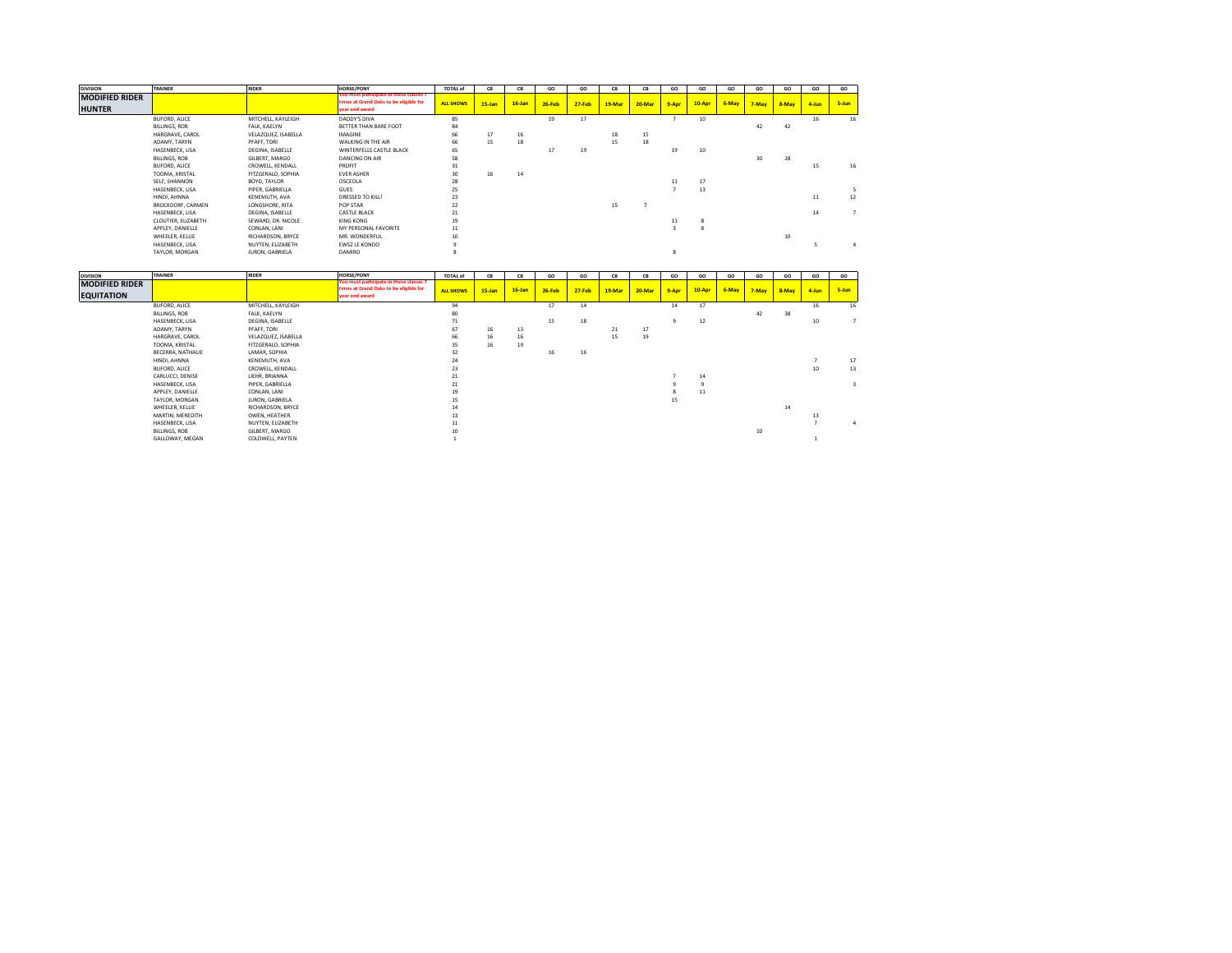| <b>DIVISION</b>        | TRAINER                 | <b>RIDER</b>                               | HORSE/PONY                                               | <b>TOTAL of</b>  | CB        | CB        | GO       | GO         | CB     | CB     | GO    | GO     | GO    | GO    | GO    | GO    | GO    |
|------------------------|-------------------------|--------------------------------------------|----------------------------------------------------------|------------------|-----------|-----------|----------|------------|--------|--------|-------|--------|-------|-------|-------|-------|-------|
| <b>CHILDREN'S PONY</b> |                         |                                            | You must participate in these classes 7                  |                  |           |           |          |            |        |        |       |        |       |       |       |       |       |
|                        |                         |                                            | times at Grand Oaks to be eligible for<br>vear end award | <b>ALL SHOWS</b> | $15$ -Jan | $16$ -Jan | $26-Feb$ | $27 - Feb$ | 19-Mar | 20-Mar | 9-Apr | 10-Apr | 6-May | 7-May | 8-May | 4-Jun | 5-Jun |
| <b>HUNTER</b>          |                         |                                            |                                                          |                  |           |           |          |            |        |        |       |        |       |       |       |       |       |
|                        | HINDI, AHNNA            | ANDREWS, PAYTON                            | HERSHEY                                                  | 153              |           |           | 18       | 19         |        |        | 14    | 16     |       | 36    | 30    |       | 12    |
|                        | FRESE, NAN              | MARTIN, RILEY                              | MOEMA GIRL                                               | 142              |           |           | 16       | 15         |        |        | 16    | 15     |       | 34    | 36    |       |       |
|                        | <b>BUFORD, ALICE</b>    | MCBRAYER, EMILY/WILLIAMS, DALLA COPPERTONE |                                                          | 76               |           |           | 13       | 14         |        |        | 14    | 17     |       |       |       |       | 11    |
|                        | STEWART, LISA           | MATHEWS, ADDISON                           | <b>GONE FISHING</b>                                      | 72               |           |           |          |            |        |        |       |        |       | 26    | 30    |       | 11    |
|                        | MONTEVIDEO MAY, MELISSA | MAY, BIANCA                                | POPTART                                                  | 51               | 10        | 16        |          |            | 13     | 12     |       |        |       |       |       |       |       |
|                        | HARGRAVE, CAROL         | BATT, TESSA                                | CHILDSPLAY ROCKSTAR                                      | 45               | 14        |           |          |            |        | 21     |       |        |       |       |       |       |       |
|                        | MONTEVIDEO MAY, MELISSA | SPENCE-THOMAS, KYLIE                       | CHA CHA REAL SMOOTH                                      | 44               | 13        |           |          |            |        | 15     |       |        |       |       |       |       |       |
|                        | HARGRAVE, CAROL         | BATT, TESSA                                | ROBIN HOOD                                               | 36               | 17        | 19        |          |            |        |        |       |        |       |       |       |       |       |
|                        | BUFORD, ALICE           | CROWELL, KENDALL                           | QUESTIONABLE ENCOUNTER                                   | 21               |           |           |          |            |        |        |       |        |       |       |       | 14    |       |
|                        | BUFORD, ALICE           | MCBAYER, EMILY                             | TIMBUKTO                                                 | 21               |           |           |          |            |        |        |       |        |       |       |       | 10    | 11    |
|                        | DAVIS, CHRISTINE        | DAVIS, ZOIE                                | HIDDEN SPRINGS STAR ATTRACTION                           | 18               |           |           |          |            | 18     |        |       |        |       |       |       |       |       |
|                        | DAVIS, CHRISTINE        | DAVIS, ELLA                                | GAYFIELD'S 'SCUSE ME FOR ASKING                          | $11\,$           |           |           |          |            | 11     |        |       |        |       |       |       |       |       |
|                        | DAIGLE, ALLISON         | WEISS, ALIX                                | SPOILED ROTTEN                                           | 11               |           |           |          |            |        |        |       |        |       |       |       |       |       |
|                        | MONTEVIDEO MAY, MELISSA | ZINGARO, KENZLI                            | <b>FOXMORE JETSETTER</b>                                 |                  |           |           |          |            |        |        |       |        |       |       |       |       |       |
|                        | CYR. ROBIN ANN          | BERTOK, MAYRA                              | CP BOLDY GO                                              |                  |           |           |          |            |        |        |       |        |       |       |       |       |       |
|                        | MONTEVIDEO MAY, MELISSA | ZINGARO, KENZLI                            | FAYLIN'S WHAT A DOLL                                     |                  |           |           |          |            |        |        |       |        |       |       |       |       |       |
|                        | DELANEY, KATIE          | DELANEY, PEYTON                            | ROSIE POSIE                                              |                  |           |           |          |            |        |        |       |        |       |       |       |       |       |
|                        | CYR. ROBIN ANN          | GUFFEE, LYDIA                              | CYR POINT PULITZER PRIZE                                 |                  |           |           |          |            |        |        |       |        |       |       |       |       |       |
|                        | CLOUTIER, ELIZABETH     | FLYNN, MADALYNN                            | <b>LEGO IMPRESSION</b>                                   |                  |           |           |          |            |        |        |       |        |       |       |       |       |       |

| <b>DIVISION</b>                             | TRAINER                 | <b>RIDER</b>         | <b>HORSE/PONY</b>                                                                                   | <b>TOTAL of</b>  | <b>CB</b> | CB        | GO       | GO         | CB     | CB     | GO           | GO     | GO    | GO    | GO    | GO       | GO    |
|---------------------------------------------|-------------------------|----------------------|-----------------------------------------------------------------------------------------------------|------------------|-----------|-----------|----------|------------|--------|--------|--------------|--------|-------|-------|-------|----------|-------|
| <b>CHILDREN'S PONY</b><br><b>EQUITATION</b> |                         |                      | You must participate in these classes 7<br>times at Grand Oaks to be eligible for<br>year end award | <b>ALL SHOWS</b> | 15-Jan    | $16$ -Jan | $26-Feb$ | $27 - Feb$ | 19-Mar | 20-Mar | 9-Apr        | 10-Apr | 6-May | 7-May | 8-May | $4$ -Jun | 5-Jun |
|                                             | FRESE, NAN              | MARTIN, RILEY        |                                                                                                     | 150              |           |           | 15       | 11         |        |        | 15           | 13     |       | 36    | 36    | 14       | 10    |
|                                             | HINDI, AHNNA            | ANDREWS, PAYTON      |                                                                                                     | 150              |           |           | 10       | 16         |        |        | 13           | 18     |       | 32    | 32    | 17       | 12    |
|                                             | MONTEVIDEO MAY, MELISSA | SPENCE-THOMAS, KYLIE |                                                                                                     | 62               | 14        | 17        |          |            | 17     | 14     |              |        |       |       |       |          |       |
|                                             | STEWART, LISA           | MATHEWS, ADDISON     |                                                                                                     | 55               |           |           |          |            |        |        |              |        |       | 24    | 20    |          |       |
|                                             | BUFORD, ALICE           | CROWELL, KENDALL     |                                                                                                     | 40               |           |           |          |            |        |        | 17           | 17     |       |       |       |          |       |
|                                             | HARGRAVE, CAROL         | FIORE, MORGAN        |                                                                                                     | 39               |           |           |          |            | 18     | 21     |              |        |       |       |       |          |       |
|                                             | CLOUTIER, ELIZABETH     | FLYNN, MADALYNN      |                                                                                                     | 33               |           |           | 16       | 17         |        |        |              |        |       |       |       |          |       |
|                                             | BUFORD, ALICE           | WILLAIMS, DALLAS     |                                                                                                     | 32               |           |           |          |            |        |        |              |        |       |       |       | $11\,$   | 21    |
|                                             | DELANEY, KATIE          | ALLEN, FAITH         |                                                                                                     | 31               |           |           |          |            |        |        | $\mathbf{Q}$ |        |       | 22    |       |          |       |
|                                             | BUFORD, ALICE           | MCBRAYER, EMILY      |                                                                                                     | 29               |           |           | 16       | 13         |        |        |              |        |       |       |       |          |       |
|                                             | HARGRAVE, CAROL         | BATT, TESSA          |                                                                                                     | 28               | 10        | 18        |          |            |        |        |              |        |       |       |       |          |       |
|                                             | MONTEVIDEO MAY, MELISSA | MAY, BIANCA          |                                                                                                     | 19               |           |           |          |            |        |        |              |        |       |       |       |          |       |
|                                             | CLOUTIER, ELIZABETH     | CLARK, SOFIA         |                                                                                                     | 17               |           |           |          |            |        |        |              |        |       |       |       |          |       |
|                                             | BUFORD, ALICE           | MCBAYER, EMILY       |                                                                                                     |                  |           |           |          |            |        |        |              |        |       |       |       |          |       |
|                                             | DAIGLE, ALLISON         | WEISS, ALIX          |                                                                                                     |                  |           |           |          |            |        |        |              |        |       |       |       |          |       |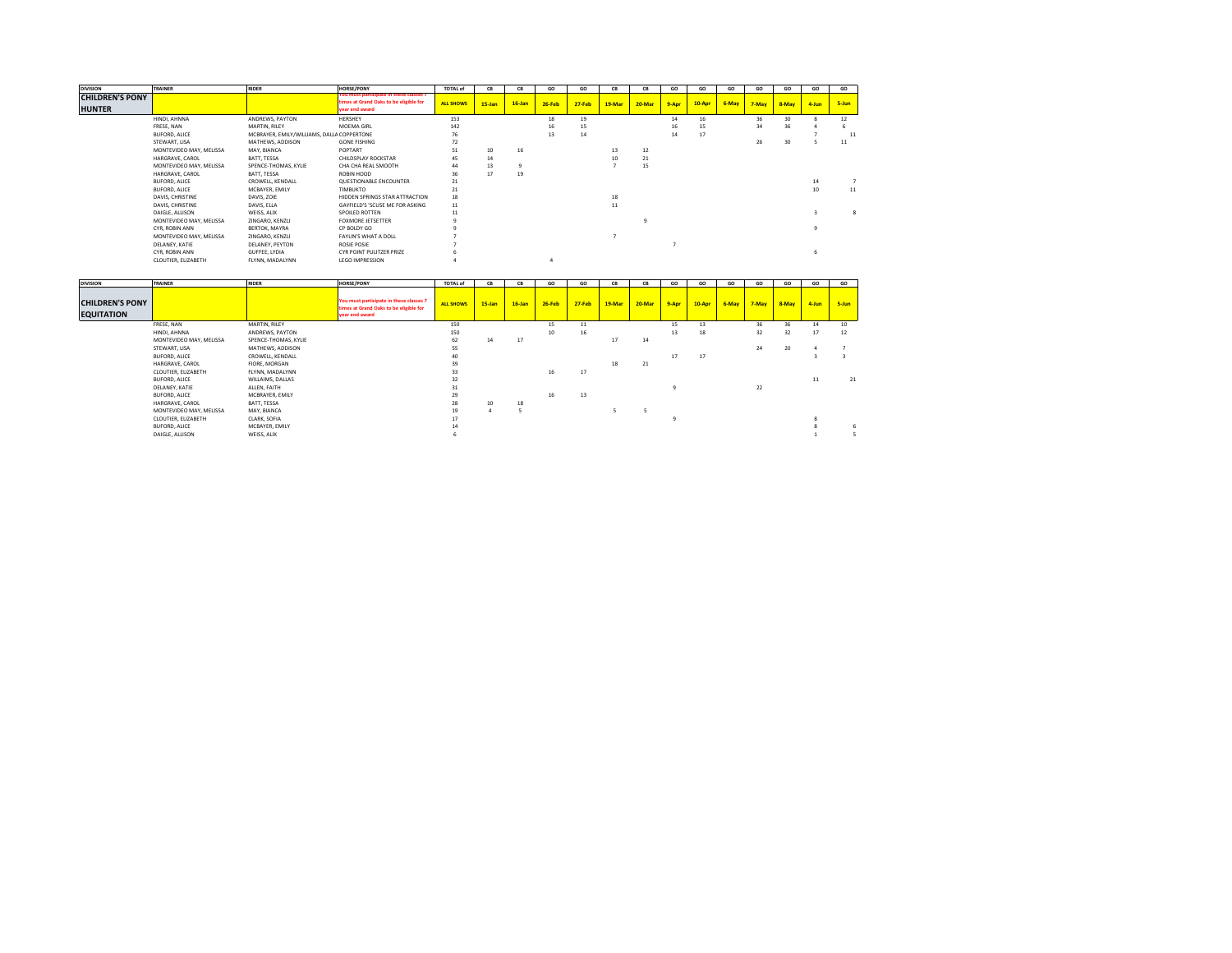| <b>DIVISION</b>                 | <b>TRAINER</b>          | <b>RIDER</b>           | <b>HORSE/PONY</b>                                                                                  | <b>TOTAL of</b>  | <b>CB</b>    | CB        | GO                      | GO             | CB             | CB     | GO    | GO                 | GO    | GO    | GO    | GO       | GO    |
|---------------------------------|-------------------------|------------------------|----------------------------------------------------------------------------------------------------|------------------|--------------|-----------|-------------------------|----------------|----------------|--------|-------|--------------------|-------|-------|-------|----------|-------|
| LOW CHILDREN'S<br><b>HUNTER</b> |                         |                        | ou must participate in these classes 7<br>times at Grand Oaks to be eligible for<br>vear end award | <b>ALL SHOWS</b> | 15-Jan       | $16$ -Jan | $26-Feb$                | $27 - Feb$     | 19-Mar         | 20-Mar | 9-Apr | 10-Apr             | 6-May | 7-May | 8-May | 4-Jun    | 5-Jun |
|                                 | RUKIN, ELLA             | GUINTA, LILY           | WF EASY STREET                                                                                     | 108              | 18           | 14        |                         |                |                |        |       |                    |       | 38    | 38    |          |       |
|                                 | CLOUTIER, ELIZABETH     | JONES, GIOVANNA        | SATISFACTION GUARANTEED                                                                            | 87               |              |           |                         |                |                |        | В     | 12                 |       | 24    | 20    | 14       | 14    |
|                                 | FRESE, NAN              | GOKEY, EMILY           | <b>CLASSY CLOVER</b>                                                                               | 78               |              |           | 15                      | 14             |                |        | 12    | $\mathbf{\hat{z}}$ |       |       |       | 14       | 15    |
|                                 | CEJA, MANON             | EDDY, PEIGHTON         | NEW LOOK                                                                                           | 50               |              |           | 11                      | 19             |                |        | 14    | 6                  |       |       |       |          |       |
|                                 | STEVENS, PEGGY          | HOFFMAN, ELIZABETH     | <b>BLUE BALLAD</b>                                                                                 | 44               |              |           |                         |                |                |        | 16    |                    |       |       | 28    |          |       |
|                                 | GRIMM, HANNAH           | <b>GRIMM, COURTNEY</b> | MR. DAVIDSON                                                                                       | 41               |              |           |                         |                | 10             | 14     |       |                    |       |       |       | 17       |       |
|                                 | TOOMA, KRISTAL          | SMITH, CONOR           | APPLAUSE                                                                                           | 36               | 13           |           |                         |                | $\overline{ }$ | 11     |       |                    |       |       |       |          |       |
|                                 | HASENBECK, LISA         | PIPER, GABRIELLA       | <b>GUES</b>                                                                                        | 36               |              |           |                         |                |                |        |       |                    |       |       | 14    | $\Omega$ | 5     |
|                                 | APPLEY, DANIELLE        | MARKETIS, KATERINA     | CHAMPION IN COMMAND                                                                                | 34               |              |           |                         |                |                |        |       |                    |       |       | 26    |          |       |
|                                 | HARGRAVE, CAROL         | CARR, TAYLOR           | PARKOUR                                                                                            | 32               | $\mathbf{Q}$ | 12        |                         |                | 4              |        |       |                    |       |       |       |          |       |
|                                 | DAIGLE, ALLISON         | JENSEN, CARA           | <b>TYAMO</b>                                                                                       | 29               |              |           |                         |                |                |        | 10    | 19                 |       |       |       |          |       |
|                                 | STEVENS, PEGGY          | OWENS, BRIANA          | MAN OF STEEL                                                                                       | 27               |              |           | 16                      | 11             |                |        |       |                    |       |       |       |          |       |
|                                 | RUKIN, ELLA             | MATHIAS, ELIZA         | WF AMERICAN GIRL                                                                                   | 26               |              |           |                         |                | 14             | 12     |       |                    |       |       |       |          |       |
|                                 | CEJA, MANON             | MCGAFFICK, KATIE       | WHODINI                                                                                            | 20               |              |           | 11                      | $\overline{9}$ |                |        |       |                    |       |       |       |          |       |
|                                 | TOOMA, KRISTAL          | CRAWFORD, AVERY        | <b>VIVA LAFITE</b>                                                                                 | 18               |              |           |                         |                | 5              | 13     |       |                    |       |       |       |          |       |
|                                 | GARDNER, JESSALYN       | MCKENNA, BROOKE        | MEIKO                                                                                              | 18               |              |           |                         |                |                |        |       | 11                 |       |       |       |          |       |
|                                 | HARGRAVE, CAROL         | BATT, TESSA            | ROBIN HOOD                                                                                         | 17               | 6            | 11        |                         |                |                |        |       |                    |       |       |       |          |       |
|                                 | WARRINGTON, STEPHANIE   | WARRINGTON, STEPHANIE  | <b>RIO ISABELLA</b>                                                                                | 14               |              |           |                         |                | 14             |        |       |                    |       |       |       |          |       |
|                                 | STEWART, LISA           | MATHEWS, ADDISON       | <b>KISS AND TELL</b>                                                                               | 13               |              |           | 10                      |                |                |        |       |                    |       |       |       |          |       |
|                                 | MONTEVIDEO MAY, MELISSA | WRIGHT, MORGAN         | A HOLE IN ONE                                                                                      | 12               | $\Lambda$    | 8         |                         |                |                |        |       |                    |       |       |       |          |       |
|                                 | DAIGLE, ALLISON         | JENSEN, CARA           | CONTEGO                                                                                            | $11\,$           |              |           | $\overline{\mathbf{3}}$ | 8              |                |        |       |                    |       |       |       |          |       |
|                                 | VICKERS, HANNA          | HERRFON, CHLOE         | <b>COLONIAL STARZ</b>                                                                              |                  |              |           |                         |                |                |        |       |                    |       |       |       |          |       |
|                                 | <b>BUTLER, ANAIS</b>    | BASALARI, ADDYSON      | SACHA INCHI                                                                                        |                  |              |           |                         |                |                |        |       |                    |       |       |       |          |       |
|                                 | <b>BUFORD, ALICE</b>    | O'BRIEN, MARY          | PROFIT                                                                                             |                  |              |           |                         |                |                |        |       |                    |       |       |       |          |       |
|                                 | HECHLER, WENDY          | MCINTYRE, GIA          | <b>RED LETTER DAY</b>                                                                              |                  |              |           |                         |                |                |        |       |                    |       |       |       |          |       |
|                                 | STEWART, LISA           | MATHEWS, ADDISON       | <b>GONE FISHING</b>                                                                                |                  |              |           |                         |                |                |        |       |                    |       |       |       |          |       |

| <b>DIVISION</b>                            | <b>TRAINER</b>          | <b>RIDER</b>       | <b>HORSE/PONY</b>                                                                                   | <b>TOTAL of</b>  | <b>CB</b>  | CB           | GO           | GO         | CB           | CB     | GO    | GO     | GO    | GO    | GO    | GO    | GO    |
|--------------------------------------------|-------------------------|--------------------|-----------------------------------------------------------------------------------------------------|------------------|------------|--------------|--------------|------------|--------------|--------|-------|--------|-------|-------|-------|-------|-------|
| <b>LOW CHILDREN'S</b><br><b>EQUITATION</b> |                         |                    | You must participate in these classes 7<br>times at Grand Oaks to be eligible for<br>year end award | <b>ALL SHOWS</b> | $15 - Jan$ | $16$ -Jan    | $26-Feb$     | $27 - Feb$ | 19-Mar       | 20-Mar | 9-Apr | 10-Apr | 6-May | 7-May | 8-May | 4-Jun | 5-Jun |
|                                            | RUKIN, ELLA             | GUINTA, LILY       |                                                                                                     | 96               | 17         | $\mathbf{q}$ |              |            |              |        |       |        |       | 28    | 42    |       |       |
|                                            | FRESE, NAN              | GOKEY, EMILY       |                                                                                                     | 77               |            |              | 9            | 11         |              |        | 12    |        |       |       |       | 15    | 21    |
|                                            | APPLEY, DANIELLE        | MARKETIS, KATERINA |                                                                                                     | 64               |            |              |              |            |              |        |       |        |       | 34    | 30    |       |       |
|                                            | BECERRA, NATHALIE       | EDDY, BROOK        |                                                                                                     | 55               |            |              | 15           | 16         |              |        | 16    | 8      |       |       |       |       |       |
|                                            | DAIGLE, ALLISON         | JENSEN, CARA       |                                                                                                     | 48               |            |              |              | 5          |              |        | 19    | 18     |       |       |       |       |       |
|                                            | HASENBECK, LISA         | PIPER, GABRIELLA   |                                                                                                     | 45               |            |              |              |            |              |        |       |        |       | 8     | 24    |       |       |
|                                            | HARGRAVE, CAROL         | CARR, TAYLOR       |                                                                                                     | 44               | 16         |              |              |            |              | 12     |       |        |       |       |       |       |       |
|                                            | GRIMM, HANNAH           | GRIMM, COURTNEY    |                                                                                                     | 42               |            |              |              |            | 10           | 11     |       |        |       |       |       | 21    |       |
|                                            | STEWART, LISA           | MATHEWS, ADDISON   |                                                                                                     | 33               |            | 16           | <sub>R</sub> |            |              |        |       |        |       |       |       |       |       |
|                                            | TOOMA, KRISTAL          | CRAWFORD, AVERY    |                                                                                                     | 32               |            |              |              |            | 17           | 15     |       |        |       |       |       |       |       |
|                                            | RUKIN, ELLA             | MATHIAS, ELIZA     |                                                                                                     | 27               |            |              |              |            | 12           | 15     |       |        |       |       |       |       |       |
|                                            | MONTEVIDEO MAY, MELISSA | WRIGHT, MORGAN     |                                                                                                     | 23               |            | 17           |              |            |              |        |       |        |       |       |       |       |       |
|                                            | TOOMA, KRISTAL          | SMITH, CONOR       |                                                                                                     | 23               |            |              |              |            | <sub>8</sub> |        |       |        |       |       |       |       |       |
|                                            | STEVENS, PEGGY          | OWENS, BRIANA      |                                                                                                     | 20               |            |              | 10           | 10         |              |        |       |        |       |       |       |       |       |
|                                            | GARDNER, JESSALYN       | MCKENNA, BROOKE    |                                                                                                     | 20               |            |              |              |            |              |        |       | 16     |       |       |       |       |       |
|                                            | CEJA, MANON             | MCGAFFICK, KATIE   |                                                                                                     | 18               |            |              |              | $11\,$     |              |        |       |        |       |       |       |       |       |
|                                            | STEVENS, PEGGY          | PENDLETEN, KAYLIN  |                                                                                                     | 17               |            |              | 11           | 6          |              |        |       |        |       |       |       |       |       |
|                                            | HECHLER, WENDY          | MCINTYRE, GIA      |                                                                                                     | 10               |            |              |              |            |              |        |       |        |       |       |       |       |       |
|                                            | BUFORD, ALICE           | O'BRIEN, MARY      |                                                                                                     |                  |            |              |              |            |              |        |       |        |       |       |       |       |       |
|                                            | CROSS, JENNA            | CROSS, AUTUMN      |                                                                                                     |                  |            |              |              |            |              |        |       |        |       |       |       |       |       |
|                                            | VICKERS, HANNA          | HERRFON, CHLOE     |                                                                                                     |                  |            |              |              |            |              |        |       |        |       |       |       |       |       |
|                                            | TOOMA, KRISTAL          | WILLISON, CATRINA  |                                                                                                     |                  |            |              |              |            |              |        |       |        |       |       |       |       |       |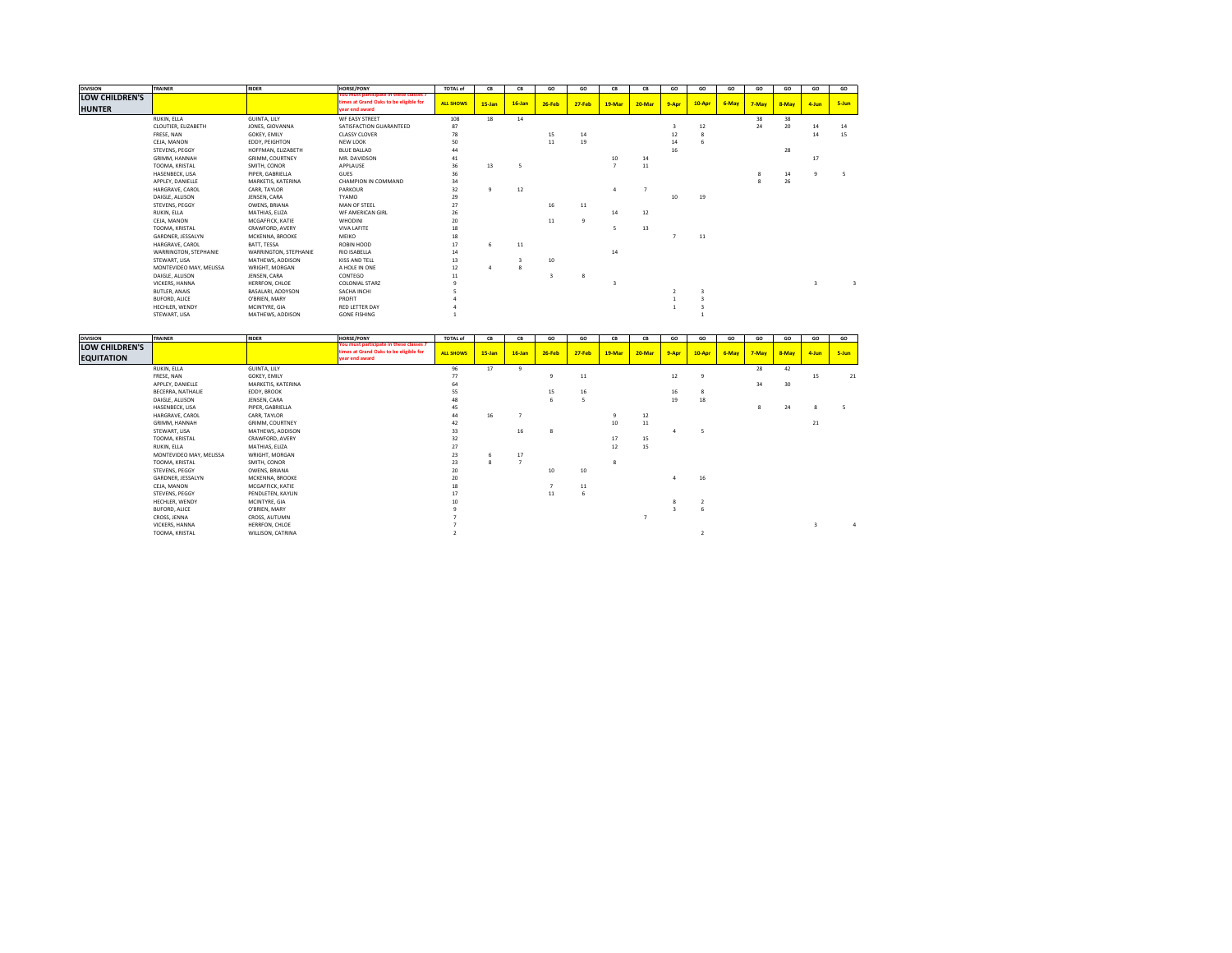| <b>DIVISION</b>            | <b>TRAINER</b>       | <b>RIDER</b>      | <b>HORSE/PONY</b>                                                                                   | <b>TOTAL of</b>  | <b>CB</b> | CB        | GO     | GO         | <b>CB</b> | <b>CB</b> | GO    | GO     | GO    | GO    | GO    | GO    | GO    |
|----------------------------|----------------------|-------------------|-----------------------------------------------------------------------------------------------------|------------------|-----------|-----------|--------|------------|-----------|-----------|-------|--------|-------|-------|-------|-------|-------|
| LOW ADULT<br><b>HUNTER</b> |                      |                   | You must participate in these classes 7<br>times at Grand Oaks to be eligible for<br>vear end award | <b>ALL SHOWS</b> | $15$ -Jan | $16$ -Jan | 26-Feb | $27 - Feb$ | 19-Mar    | 20-Mar    | 9-Apr | 10-Apr | 6-May | 7-May | 8-May | 4-Jun | 5-Jun |
|                            | STEVENS, PEGGY       | O'BRIEN, MIA      | ROM'ADOR                                                                                            | 113              |           |           | 12     | 11         |           |           | 13    | 15     |       |       | 30    |       |       |
|                            | COLEE, ASHLEY        | COLEE, ASHLEY     | SIGNATURE REQUIRED                                                                                  | 100              |           |           | 13     |            |           |           |       |        |       | 38    | 42    |       |       |
|                            | <b>BUTLER, ANAIS</b> | CLIFTON, DEBORAH  | <b>KT EUGENE</b>                                                                                    | 100              |           |           | 12     | 12         |           |           |       |        |       | 18    | 24    |       | 16    |
|                            | TOOMA, KRISTAL       | ZAMBRANO, GINA    | CON GRAZIA                                                                                          | 65               |           | 13        |        |            |           |           |       | 11     |       |       |       |       |       |
|                            | <b>BUTLER, ANAIS</b> | BRAGA, LYSSA      | MY LARK BE A LADY                                                                                   | 61               |           |           | 15     | 15         |           |           | 19    | 12     |       |       |       |       |       |
|                            | BUFORD, ALICE        | ROWAN, KATIE      | PROFIT                                                                                              | 30               |           |           | 11     | 19         |           |           |       |        |       |       |       |       |       |
|                            | TAYLOR, MORGAN       | CANTRELL VICTORIA | <b>DAMIRO</b>                                                                                       | 19               |           |           |        |            |           |           |       | 19     |       |       |       |       |       |
|                            | BILLINGS, ROB        | DRENTH, BRITTANY  | TAWANDA                                                                                             | 14               |           |           |        |            |           |           |       |        |       | 14    |       |       |       |
|                            | HECHLER, WENDY       | VELOZ, BAILEY     | COCO PKZ                                                                                            | 11               |           |           |        |            |           |           |       |        |       |       |       |       |       |
|                            | PHEASANT WALK FARM   | ZAIA, NICOLE      | <b>KS DARK KNIGHT Z</b>                                                                             |                  |           |           |        |            |           |           |       |        |       |       |       |       |       |

| <b>DIVISION</b>   | <b>TRAINER</b>      | <b>RIDER</b>     | <b>HORSE/PONY</b>                                        | <b>TOTAL of</b> | <b>CR</b>  | CB        | GO       | GO         | <b>CR</b> | ск     | GO    | GO     | GO    | GO    | GO    | GO    | GO    |
|-------------------|---------------------|------------------|----------------------------------------------------------|-----------------|------------|-----------|----------|------------|-----------|--------|-------|--------|-------|-------|-------|-------|-------|
| <b>LOW ADULT</b>  |                     |                  | You must participate in these classes 7                  |                 |            |           |          |            |           |        |       |        |       |       |       |       |       |
| <b>EQUITATION</b> |                     |                  | times at Grand Oaks to be eligible for<br>year end award | ALL SHOWS       | $15 - Jan$ | $16$ -Jan | $26-Feb$ | $27 - Feb$ | 19-Mar    | 20-Mar | 9-Apr | 10-Apr | 6-May | 7-May | 8-May | 4-Jun | 5-Jun |
|                   | STEVENS, PEGGY      | O'BRIEN, MIA     |                                                          | 149             |            |           | 14       | 15         |           |        | 21    | 19     |       | 42    | 38    |       |       |
|                   | COLEE, ASHLEY       | COLEE, ASHLEY    |                                                          | 84              | 11         |           | 15       |            |           |        |       |        |       | 24    | 34    |       |       |
|                   | TOOMA, KRISTAL      | ZAMBRANO, GINA   |                                                          | 63              |            | 15        |          |            | 10        |        | 11    | 13     |       |       |       |       |       |
|                   | NEAVE, AMANDA       | HOPKINS, BAILEY  |                                                          | 53              |            |           |          |            |           |        | 10    | 13     |       | 30    |       |       |       |
|                   | BUFORD, ALICE       | ROWAN, KATIE     |                                                          | 33              |            |           |          | 16         |           |        |       |        |       |       |       |       |       |
|                   | CLOUTIER, ELIZABETH | ROGERS, TIMOTHY  |                                                          | 27              |            |           | 10       | 17         |           |        |       |        |       |       |       |       |       |
|                   | HECHLER, WENDY      | VELOZ, BAILEY    |                                                          | 19              |            |           |          |            |           |        |       | 11     |       |       |       |       |       |
|                   | PHEASANT WALK FARM  | CHRISTOPHER, ZOE |                                                          | 11              |            |           |          |            |           |        | 11    |        |       |       |       |       |       |
|                   | ZAIA, ANN           | ZAIA, NICOLE     |                                                          |                 |            |           |          |            |           |        |       |        |       |       |       |       |       |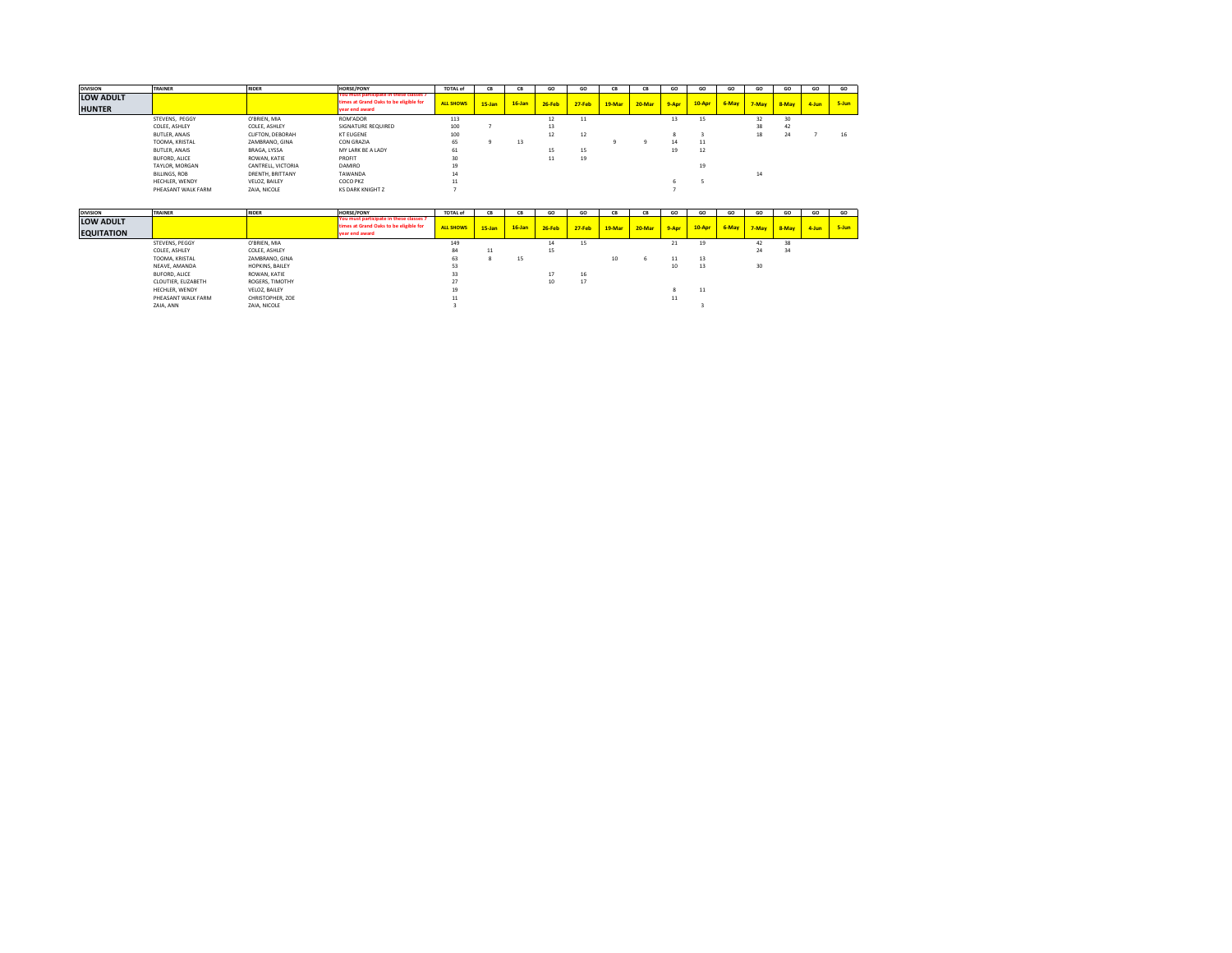| <b>DIVISION</b>                    | <b>TRAINER</b>          | <b>RIDER</b>       | <b>HORSE/PONY</b>                                                                                   | <b>TOTAL of</b>  | <b>CR</b> | <b>CR</b> | െ        | GO         | <b>CR</b> | CB     | GO             | GO       | GO    | GO    | GO    | GO    | GO    |
|------------------------------------|-------------------------|--------------------|-----------------------------------------------------------------------------------------------------|------------------|-----------|-----------|----------|------------|-----------|--------|----------------|----------|-------|-------|-------|-------|-------|
| <b>CHILDREN'S</b><br><b>HUNTER</b> |                         |                    | You must participate in these classes 7<br>times at Grand Oaks to be eligible for<br>vear end award | <b>ALL SHOWS</b> | $15$ -Jan | $16$ -Jan | $26-Feb$ | $27 - Feb$ | 19-Mar    | 20-Mar | 9-Apr          | $10-Apr$ | 6-May | 7-May | 8-May | 4-Jun | 5-Jun |
|                                    | FRESE, NAN              | FRESE, FIONA       | TREAT YO SELF                                                                                       | 124              |           |           |          |            |           |        | $\mathbf{z}_1$ | 15       |       | 26    | 28    | 12    | 10    |
|                                    | DAIGLE, ALLISON         | BERRY, BRIDGET     | <b>IMPERIUM</b>                                                                                     | 104              |           |           |          |            |           |        | 15             | 21       |       | 42    | 26    |       |       |
|                                    | BUFORD, ALICE           | MCCAFFREY, MALLORY | DESTINY                                                                                             | 89               |           |           |          | 10         |           |        |                |          |       | 28    | 42    |       |       |
|                                    | HARGRAVE, CAROL         | FIORE, MORGAN      | <b>BEST CHASENARIO</b>                                                                              | 31               | 15        | 16        |          |            |           |        |                |          |       |       |       |       |       |
|                                    | PINCHEON, DIANE         | PINCHEON, ASHLEY   | <b>LAST ROMANCE</b>                                                                                 | 17               | 14        |           |          |            |           |        |                |          |       |       |       |       |       |
|                                    | MONTEVIDEO MAY, MELISSA | ZINGARO, KENZLI    | CHERRYBROOK CAPTAIN AMERICA                                                                         | 16               |           | 16        |          |            |           |        |                |          |       |       |       |       |       |
|                                    | TOOMA, KRISTAL          | WILLISON, CATRINA  | SWEETHEART                                                                                          | 12               |           |           |          |            |           |        | 12             |          |       |       |       |       |       |
|                                    | MATHEWS, RICHARD        | COLLIER, HAILEY    | J.P. CLAMPETT                                                                                       |                  |           |           |          |            |           |        |                |          |       |       |       |       |       |
|                                    | GRIMM, JANA             | SCHIRO, GEORGIA    | TALLULAH                                                                                            |                  |           |           |          |            |           |        |                |          |       |       |       |       |       |
|                                    | STEVENS, PEGGY          | PLANTE, LAUREN     | LANCELOT                                                                                            |                  |           |           |          |            |           |        |                |          |       |       |       |       |       |

| <b>DIVISON</b>    | <b>TRAINER</b>   | <b>RIDER</b>       | <b>HORSE/PONY</b>                                                                 | <b>TOTAL of</b>  | <b>CR</b>  | CB        | GO            | GO         | CB     | си     | GO    | GO          | GO    | GO    | GO    | GO    | GO    |
|-------------------|------------------|--------------------|-----------------------------------------------------------------------------------|------------------|------------|-----------|---------------|------------|--------|--------|-------|-------------|-------|-------|-------|-------|-------|
| <b>CHILDREN'S</b> |                  |                    | You must participate in these classes 7<br>times at Grand Oaks to be eligible for | <b>ALL SHOWS</b> | $15 - Jan$ | $16$ -Jan | <b>26-Feb</b> | $27 - Feb$ | 19-Mar | 20-Mar | 9-Apr | $10 - A$ pr | 6-May | 7-May | 8-May | 4-Jun | 5-Jun |
| <b>EQUITATION</b> |                  |                    | year end award                                                                    |                  |            |           |               |            |        |        |       |             |       |       |       |       |       |
|                   | FRESE, NAN       | FRESE, FIONA       |                                                                                   | 116              |            |           |               |            |        |        | 16    | 14          |       | 26    | 28    |       |       |
|                   | BUFORD, ALICE    | MCCAFFREY, MALLORY |                                                                                   | 97               |            |           | 12            | 15         |        |        |       |             |       | 32    | 38    |       |       |
|                   | DAIGLE, ALLISON  | BERRY, BRIDGET     |                                                                                   | 96               |            |           |               |            |        |        |       | 19          |       | 38    | 30    |       |       |
|                   | GRIMM, JANA      | SCHIRO, GEORGIA    |                                                                                   | 50               |            |           |               | 10         |        |        | 19    | 15          |       |       |       |       |       |
|                   | STEVENS, PEGGY   | PLANTE, LAUREN     |                                                                                   | 47               |            |           | 18            |            |        |        |       |             |       |       |       |       | 12    |
|                   | HARGRAVE, CAROL  | FIORE, MORGAN      |                                                                                   |                  | 21         | 19        |               |            |        |        |       |             |       |       |       |       |       |
|                   | MATHEWS, RICHARD | COLLIER, HAILEY    |                                                                                   |                  |            |           |               |            |        |        |       |             |       |       |       |       |       |
|                   | TOOMA, KRISTAL   | WILLISON, CATRINA  |                                                                                   |                  |            |           |               |            |        |        |       |             |       |       |       |       |       |